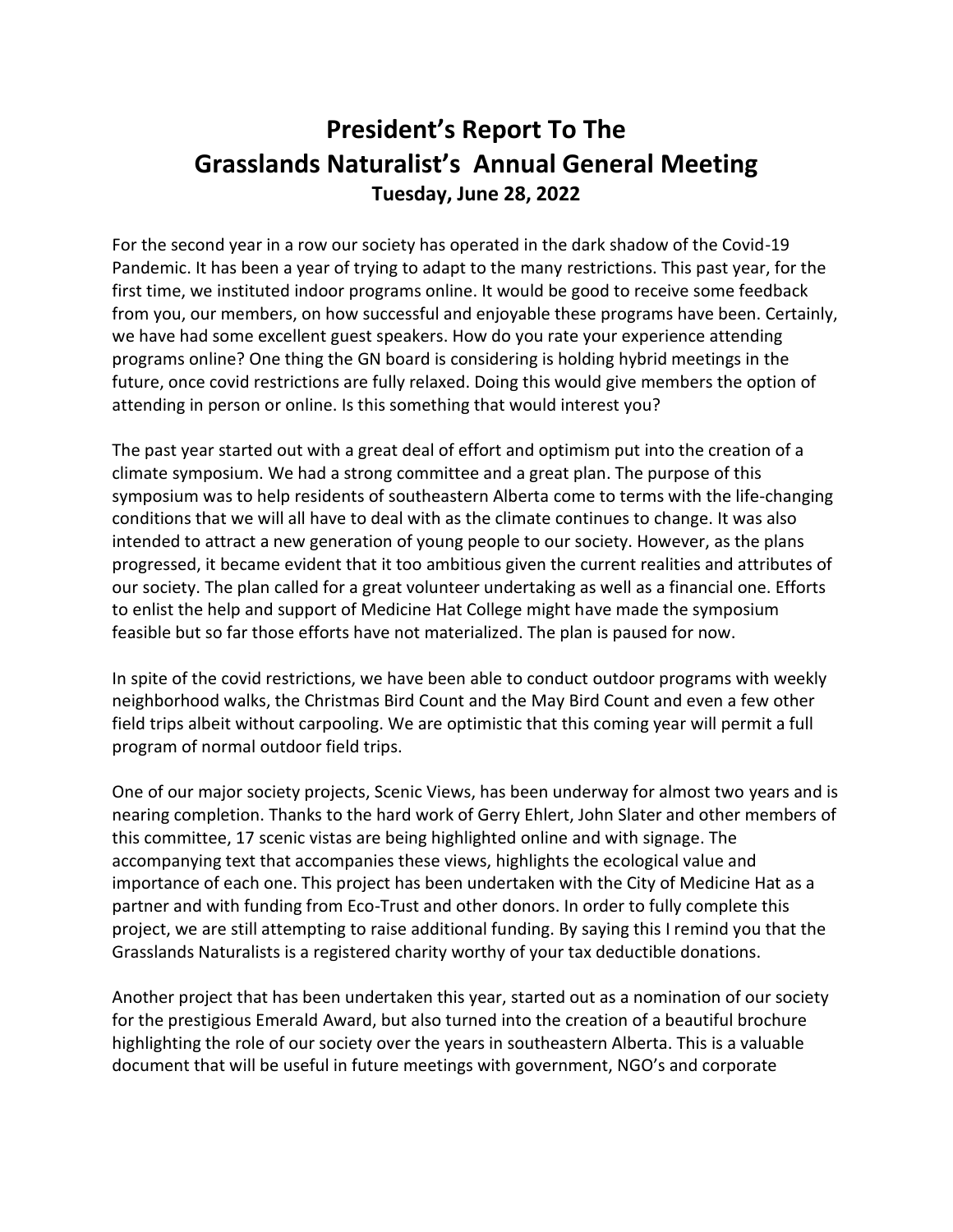entities, as well as new potential members. A big thank-you to David Gue for the development of this document. Take a look at a sample that will be on display at our Annual Meeting.

One of our more important society events of the year is related to fund-raising, namely our casino volunteer involvement. After a year without casino income because of covid, this year the opportunity returned and I am pleased to relate that our society received about \$13,000 just a month ago. A big thank-you to Bruce McLeod who chaired our casino committee and to all those volunteers who put in a late night to earn this much needed income for our society. As you can well imagine, the membership fees that we pay don't come close to covering our society's operating costs each financial year. Our insurance costs alone, which come to about \$3,000 annually, go far beyond what we gain from membership fees. Many more of our projects would go unfunded if it were not for casino income. A significant amount of this casino income goes to the Medicine Hat Interpretive Program as well as to our society operations.

On the environmental issues this past year, some of the biggest that we dealt with include advocating for a City of Medicine Hat master environmental plan which our new city council has agreed to implement; advocating for protection of native grasslands in the face of all the sustainable energy projects that are underway and planned in southern Alberta; advocating for further protections of native grasslands in the face of all the huge irrigation projects currently underway; and continuing to address the problem of invasive species throughout our city and beyond. Currently there are more environmental issues than we have the manpower to address and we need more volunteers on our issues committee, as well as someone willing to become chairperson. GN has a great legacy of responsibly addressing environmental issues and we need more help in this realm.

We have also launched a new initiative with the city of Medicine Hat. It is called the Bird Friendly City program under the auspices of our parent organization, Nature Canada. Medicine Hat has an abundance of prime bird habitat within city boundaries but too often city decisions ignore that fact. After initially approaching the city with this concept they have tentatively agreed to address the matter and explore just how bird friendly we really are, and what will be required in order to become a bird friendly city. We are working with the city's Director of Environment, and Government Relations, Kevin Redden in this regard.

This past year has also been a year of special recognitions for our society. We were nominated and short-listed for a prestigious Emerald Foundation Award and though we didn't win, it was a great honour to be recognized as among the top three in the province. Also, our society was prominent in the recent City of Medicine Hat Community Spirit Awards where Gerry Ehlert was recognized, along with Martha Munz-Gue and our own Medicine Hat Interpretive Program.

Speaking of the Medicine Hat Interpretive Program. This has been a major year of transition for this organization. We will speak more on this program's accomplishments and honours later but we are indebted to Corlaine Gardner and Marty Drut for their dedicated service in running a magnificent program. We are also pleased to welcome Alicia Lew as our new chief interpreter along with Ian Langill and other new interpreters. Alicia has accomplished a smooth transition